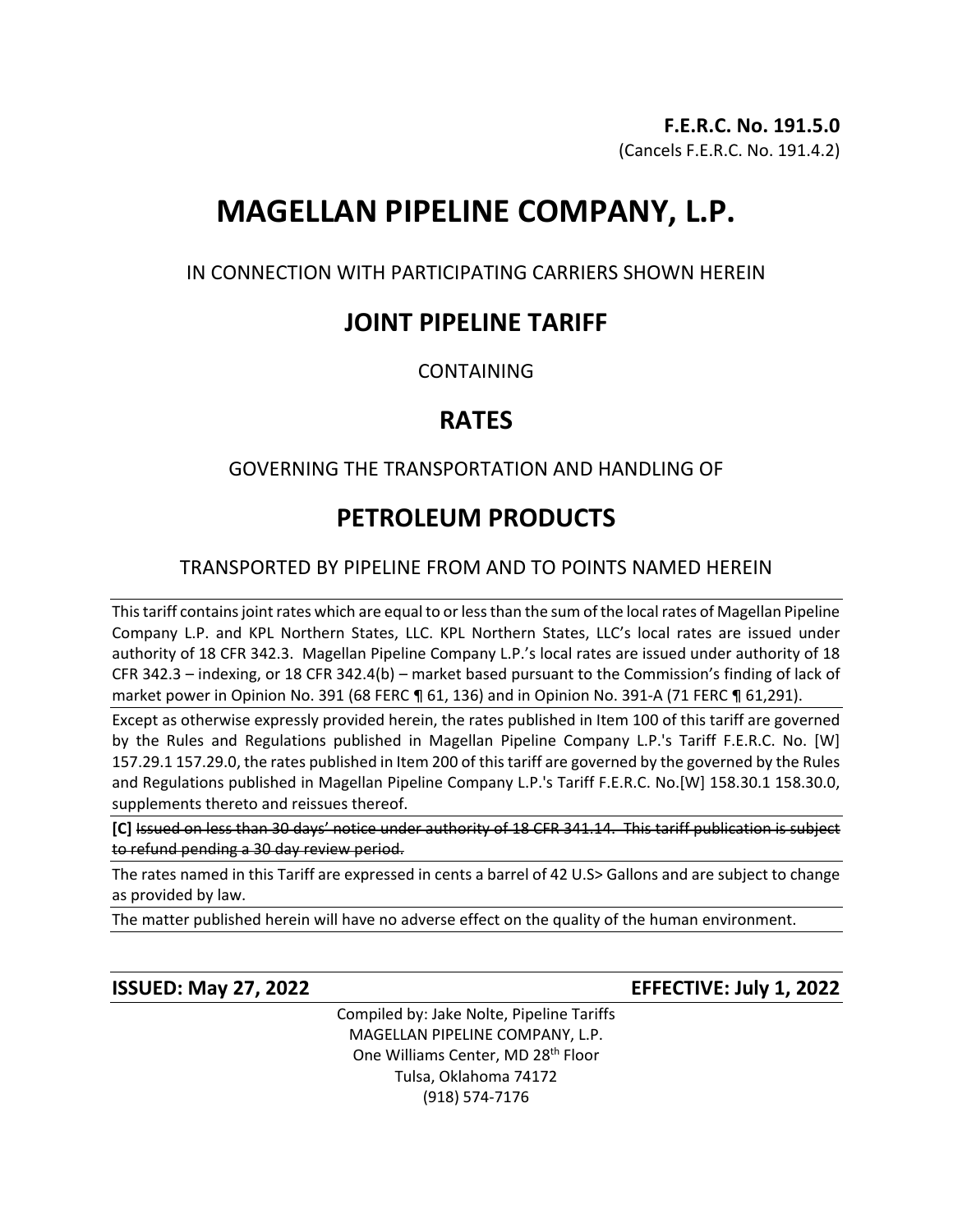#### **Joint Rates**

#### *All Rates are for pipeline transportation only.* **[I]** Increase. All rates on this page are increased. *(Rate in Cents per Barrel)*

| <b>ITEM NO.</b> | TO.                            | FROM: Flint Hills Resources, L.P.,<br>Pine Bend, Dakota County, MN |
|-----------------|--------------------------------|--------------------------------------------------------------------|
| 100 [W] Note 1  | Glenpool (Explorer PL), OK     | 620.16                                                             |
|                 | Heavener, OK                   | 738.59                                                             |
|                 | McRae Jct., AR                 | 860.32                                                             |
|                 | North Little Rock (MPL), AR    | 848.42                                                             |
|                 | North Little Rock (Others), AR | 860.67                                                             |

Note 1: All rates in this Item are subject to the provisions found in the Special and Ancillary Services and Related Requirements published in MPL's F.E.R.C. No. **[W]** 157.30.0 157.29.1, Items 150, 155 and 160, supplements thereto and reissues thereof.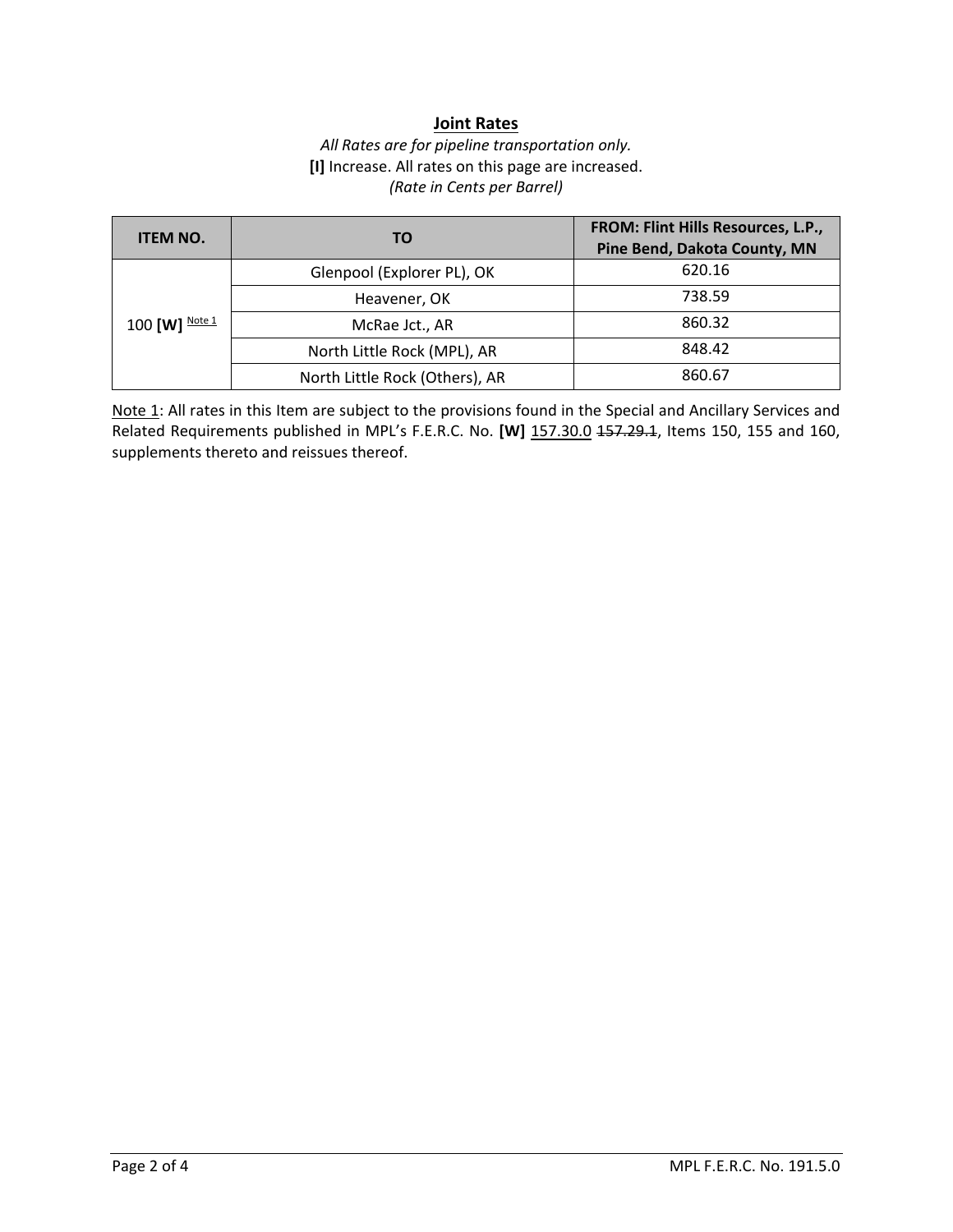#### **Joint Rates**

#### *All Rates are for pipeline transportation only.* **[I]** Increase. All rates on this page are increased. *(Rate in Cents per Barrel)*

| <b>ITEM NO.</b>                | <b>TO</b>                                     | FROM: Flint Hills Resources, L.P., |
|--------------------------------|-----------------------------------------------|------------------------------------|
|                                |                                               | Pine Bend, Dakota County, MN       |
|                                | Albuquerque Station, NM                       | 1218.60                            |
|                                | Belen Station, NM                             | 1203.86                            |
|                                | Dallas-Motiva, TX                             | 798.11                             |
|                                | Dallas (Singleton), TX                        | 798.11                             |
|                                | El Paso (MPL), TX                             | 1011.63                            |
|                                | El Paso (PMI-Frontera Juarez<br>Pipeline), TX | 1011.63                            |
|                                | El Paso (SFPP-Kinder Morgan Pipe<br>Line), TX | 1011.63                            |
| 200 [W] Note 1, Note 2, Note 3 | Frost, TX                                     | 814.40                             |
|                                | Hearne, TX                                    | 849.16                             |
|                                | Midland, TX                                   | 995.72                             |
|                                | Odessa, TX                                    | 1010.63                            |
|                                | Reagan, TX                                    | 846.72                             |
|                                | Santa Teresa (UP Fuel Depot), NM              | 1034.52                            |
|                                | Tye (Abilene), TX                             | 949.29                             |
|                                | Waco, TX                                      | 844.28                             |
|                                | West Ft. Worth, TX                            | 805.89                             |

Note 1: All rates in this Item are subject to the provisions found in the Special and Ancillary Services and Related Requirements published in MPL's F.E.R.C. No. **[W]** 157.30.0 157.29.1, Items 150, 155 and 160, supplements thereto and reissues thereof.

Note 2: Exception to F.E.R.C. No. **[W]** 158.31.0 <del>158.30.1</del>, supplements thereto and reissues thereof, Item 30-Volume Correction and Tender Deductions, Section B is deleted and replaced by the following for movements under this Item 200:

Item 30-Volume Correction and Tender Deductions, Section B. A tender deduction of threetwentieths (3/20th) of one percent (1%) by volume will be made on the quantity of Petroleum Products accepted for transportation.

Note 3: The product movement route defined in this Item 200, is a reversal of the normal product flow of the MPL's south pipeline system and will only be made upon request by shipper and upon MPL's determination that such movement can operationally and efficiently be made to accommodate shipper's request. Additionally, only Conventional Gasoline and Ultra Low Sulfur Diesel Fuel shall be shipped under Item 200.